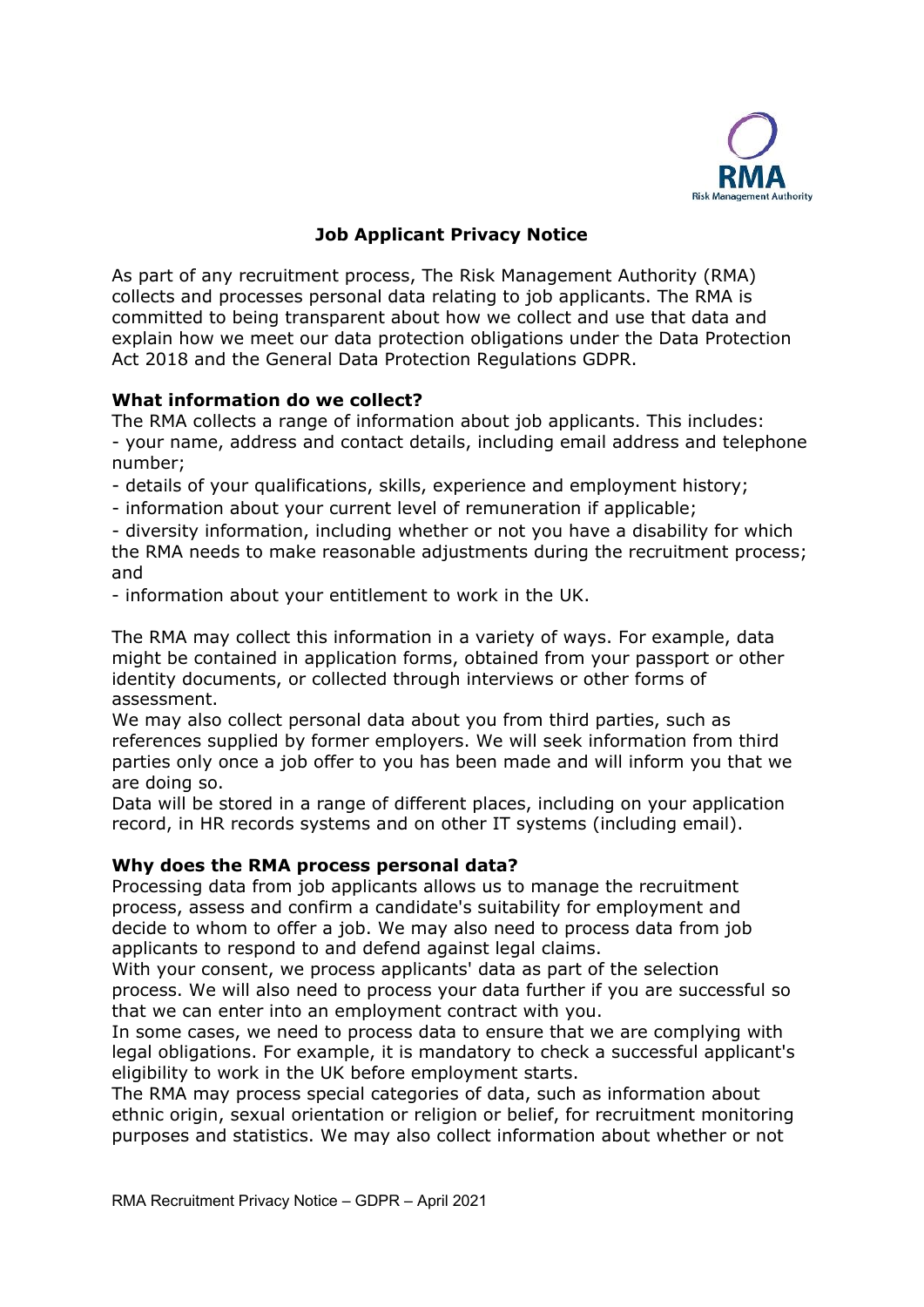applicants are disabled to make reasonable adjustments for candidates who have a disability. We process such information to carry out our obligations and exercise specific rights in relation to employment and our duties under the Equality Act 2010.

If your application is unsuccessful, the RMA may ask to keep your personal data on file in case there are future employment opportunities for which you may be suited. We will ask for your consent before we retain your data for this purpose and you are free to withdraw your consent at any time.

### **Who has access to data?**

Your information may be shared internally for the purposes of the recruitment exercise. This includes members of the recruitment team, interviewers involved in the recruitment process, and managers in the business area with the vacancy, if access to the data is necessary for the performance of their roles. We will not share your data with third parties, unless your application for employment is successful and we make you an offer of employment. We will then share your data with former employers to obtain references for you, and with the Scottish Government to process necessary background security checks.

#### **How does the RMA protect data?**

We take the security of your data seriously. We have internal policies and controls in place to ensure that your data is not lost, accidentally destroyed, misused or disclosed, and is not accessed except by specific employees in the proper performance of their duties.

### **For how long does the RMA keep data?**

If your application for employment is unsuccessful, the organisation will hold your data on file for 6 (six) months after the end of the relevant recruitment process. If you agree to allow us to keep your personal data on file, we will hold your data on file for a further 6 (six) months for consideration for future employment opportunities. At the end of that period, or once you withdraw your consent, your data is deleted or destroyed. If your application for employment is successful, personal data gathered during the recruitment process will be transferred to your Human Resources file (electronic) and retained during your employment.

#### **Your rights**

As a data subject, you have a number of rights. You can:

- access and obtain a copy of your data on request;
- require the organisation to change incorrect or incomplete data;

- require the organisation to delete or stop processing your data, for example where the data is no longer necessary for the purposes of processing; and

- object to the processing of your data where the RMA is relying on consent as its legal basis for processing.